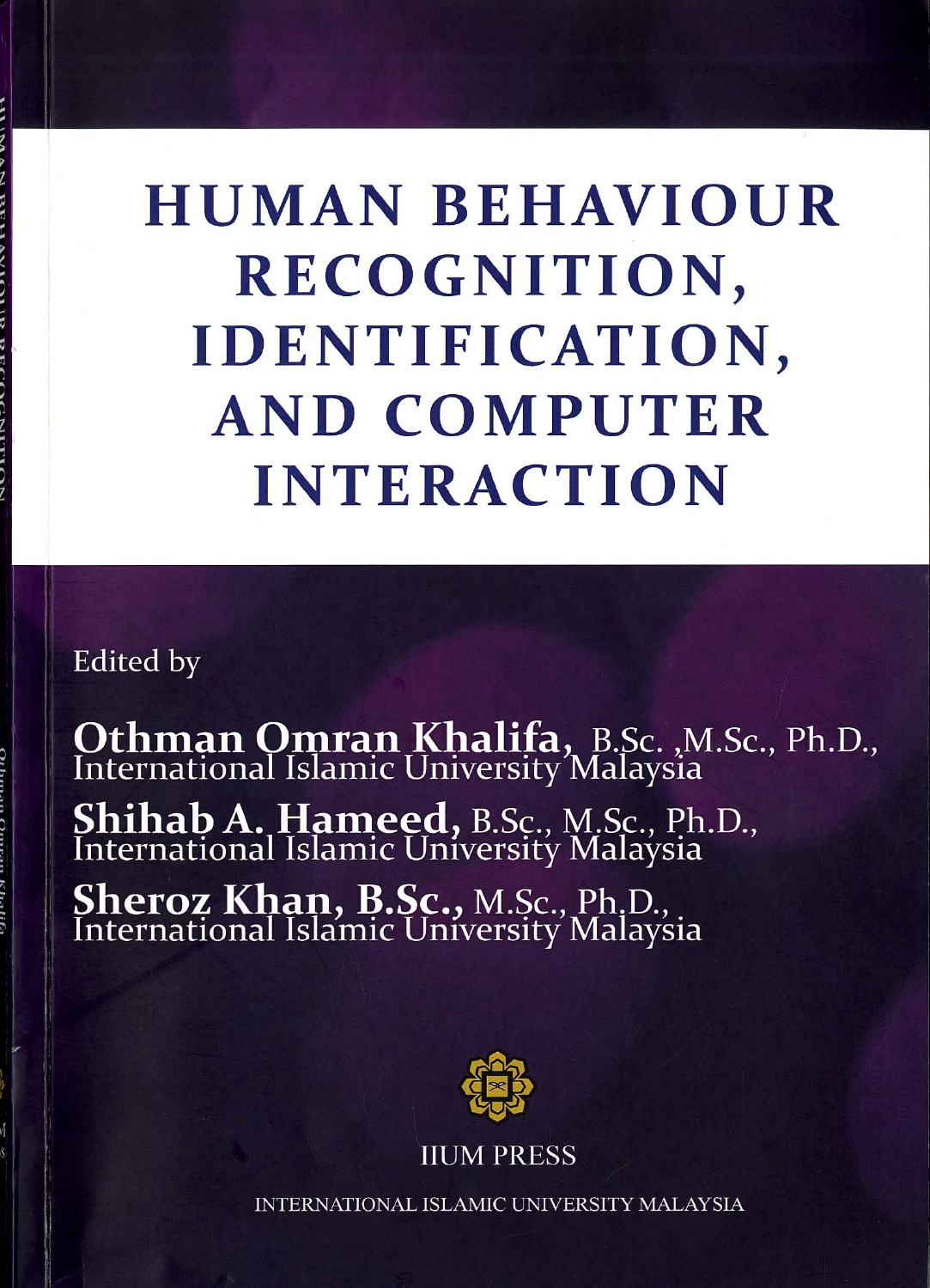## **HUMAN BEHAVIOUR RECOGNITION, IDENTIFICATION AND COMPUTER INTERACTION**

Edited by

Othman Omran Khalifa, B.Sc., M.Sc., Ph.D., International Islamic University Malaysia

Shihab A. Hameed, B.Sc., M.Sc., Ph.D.,

International Islamic University Malaysia

Sheroz Khan, B.Sc., M.Sc., Ph.D., International Islamic University Malaysia

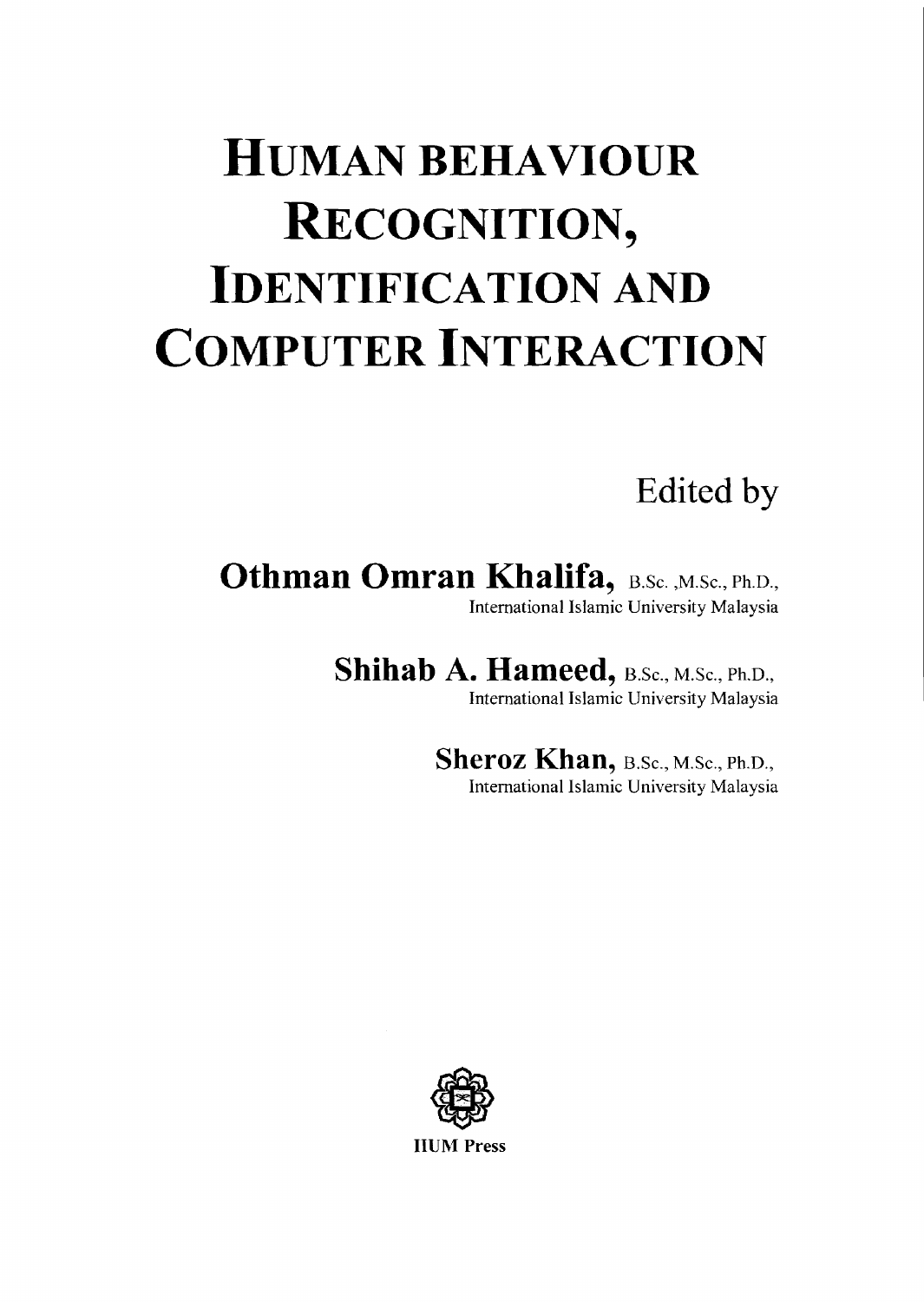Published by: **IIUM** Press International Islamic University Malaysia

### First Edition, 2011 CIIUM Press, IIUM

All rights reserved. No part of this publication may be reproduced, stored in a retrieval system, or transmitted, in any form or by any means, electronic, mechanical, photocopying, recording, or otherwise, without any prior written permission of the publisher.

Cataloguing-in-Publication Data

Perpustakaan Negara Malaysia

ISBN: 978-967-418-156-7

Member of Majlis Penerbitan Ilmiah Malaysia - MAPIM (Malaysian Scholarly Publishing Council)

Printed by: **HUM PRINTING SDN. BHD.** No. 1, Jalan Industri Batu Caves 1/3 Taman Perindustrian Batu Caves **Batu Caves Centre Point** 68100 Batu Caves Selangor Darul Ehsan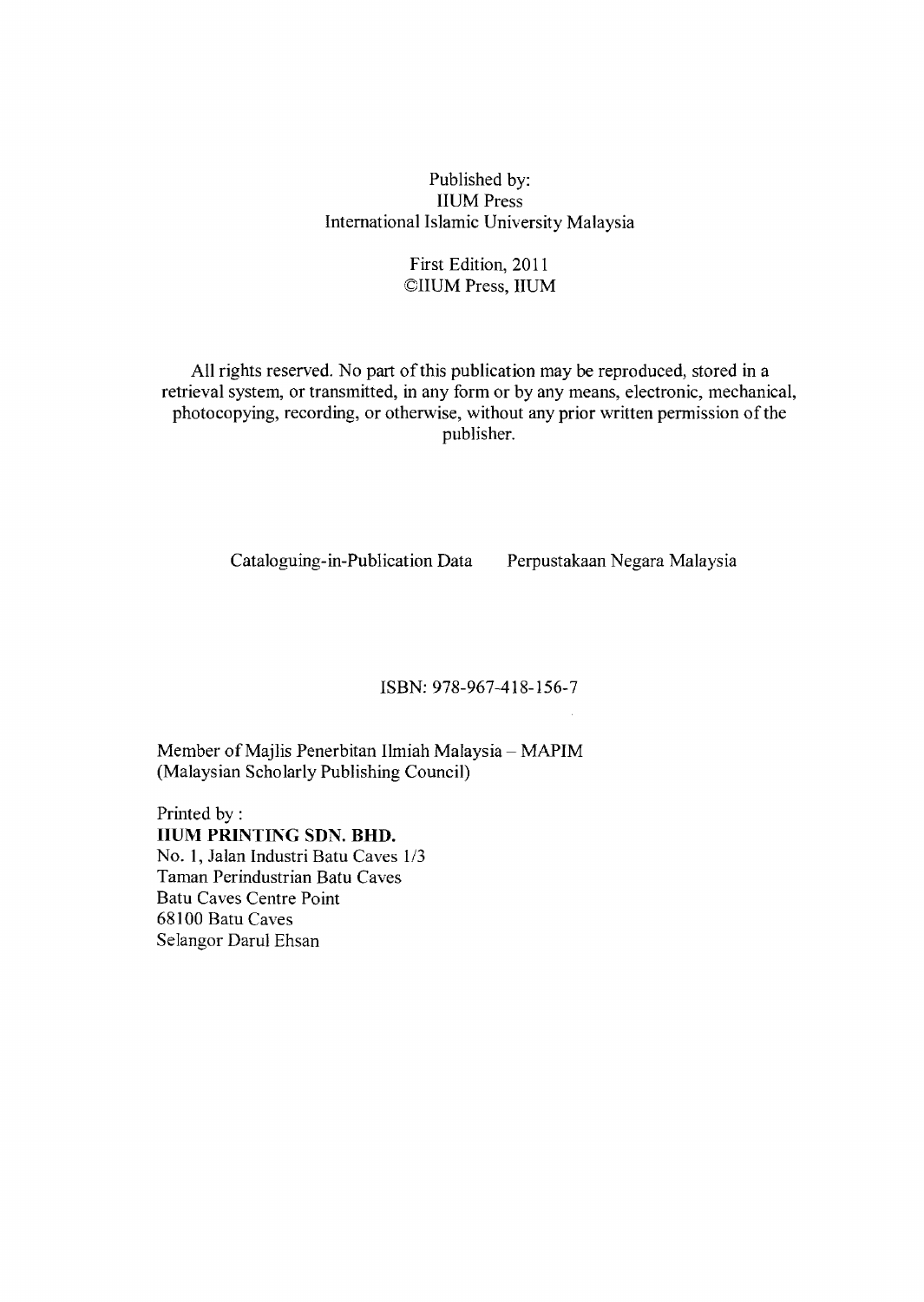## **CONTENTS**

|            | <b>Part-I Human Posture Recognition</b>                                                                                                               | Page<br>No. |
|------------|-------------------------------------------------------------------------------------------------------------------------------------------------------|-------------|
| Chapter 01 | Human Posture Recognition: An Overview<br>Othman O. Khalifa, Kyaw Kyaw Htike, Aisha-Hassab Abdalla and Lai Weng Kin                                   | 1           |
| Chapter 02 | Human Posture Recognition: Literature review<br>Othman O. Khalifa, Kyaw Kyaw Htike, Lai Weng Kin and A. A. Alkhazmi                                   | 7           |
| Chapter 03 | Theoretical Background of Human Posture Recognition<br>Kyaw Kyaw Htike, Othman O. Khalifa, Sheroz Khan and Lai Weng Kin                               | 15          |
| Chapter 04 | Human Posture Recognition Classifiers<br>Kyaw Kyaw Htike, Othman O. Khalifa, Lai Weng Kin and MD Rafiqul Islam                                        | 22          |
| Chapter 05 | Human Posture Recognition: Methodology and Implementation<br>Kyaw Kyaw Htike, Othman O. Khalifa, and Lai Weng Kin                                     | 32          |
| Chapter 06 | Human Posture Recognition Database and Preprocessing Simulation<br>Results<br>Kyaw Kyaw Htike, Othman O. Khalifa, Rashid Abdallrahim and Lai Weng Kin | 39          |
| Chapter 07 | Human Posture Recognition Results using Database A<br>Kyaw Kyaw Htike, Othman O. Khalifa and and Lai Weng Kin                                         | 49          |
| Chapter 08 | Human Posture recognition Implementation and Deployment<br>Kyaw Kyaw Htike, Othman O. Khalifa and and Lai Weng Kin                                    | 58          |
| Chapter 09 | Review on Hand Gesture Recognition<br>Sara Bilal and Rini Akmeliawati                                                                                 | 68          |
| Chapter 10 | Computational Intelligence techniques for Hand Gesture Recognition<br>Sara Bilal and Rini Akmeliawati                                                 | 77          |
| Chapter 11 | Feature Extraction: Hand Shape, Hand Position and Hand Trajectory Path<br>Sara Bilal and Rini Akmeliawati                                             | 85          |
| Chapter 12 | Towards Malaysian Sign Language Database<br>Haris Al Qodri Maarif, Sara Bilal and Rini Akmeliawati                                                    | 92          |
| Chapter 13 | The Development of Malaysian Sign Language Translator: Preliminary<br>results<br>Sara Bilal, Haris Al Qodri Maarif and Rini Akmeliawati               | 100         |
|            | Part II<br><b>Human Path Detection for Video Surveillance</b>                                                                                         |             |

**Systems** 

| Chapter 14 | Introduction to Intelligent Video Surveillance Systems<br>Othman O. Khalifa, Imran Moez Khan, Yusof Zaw Zaw and Lai Weng Kin | 107 |
|------------|------------------------------------------------------------------------------------------------------------------------------|-----|
| Chapter 15 | Human Path Detection : A review<br>Imran Moez Khan, Othman O. Khalifa Yusof Zaw Zaw, Sheroz Khan and Lai                     | 113 |
|            | Weng Kin                                                                                                                     |     |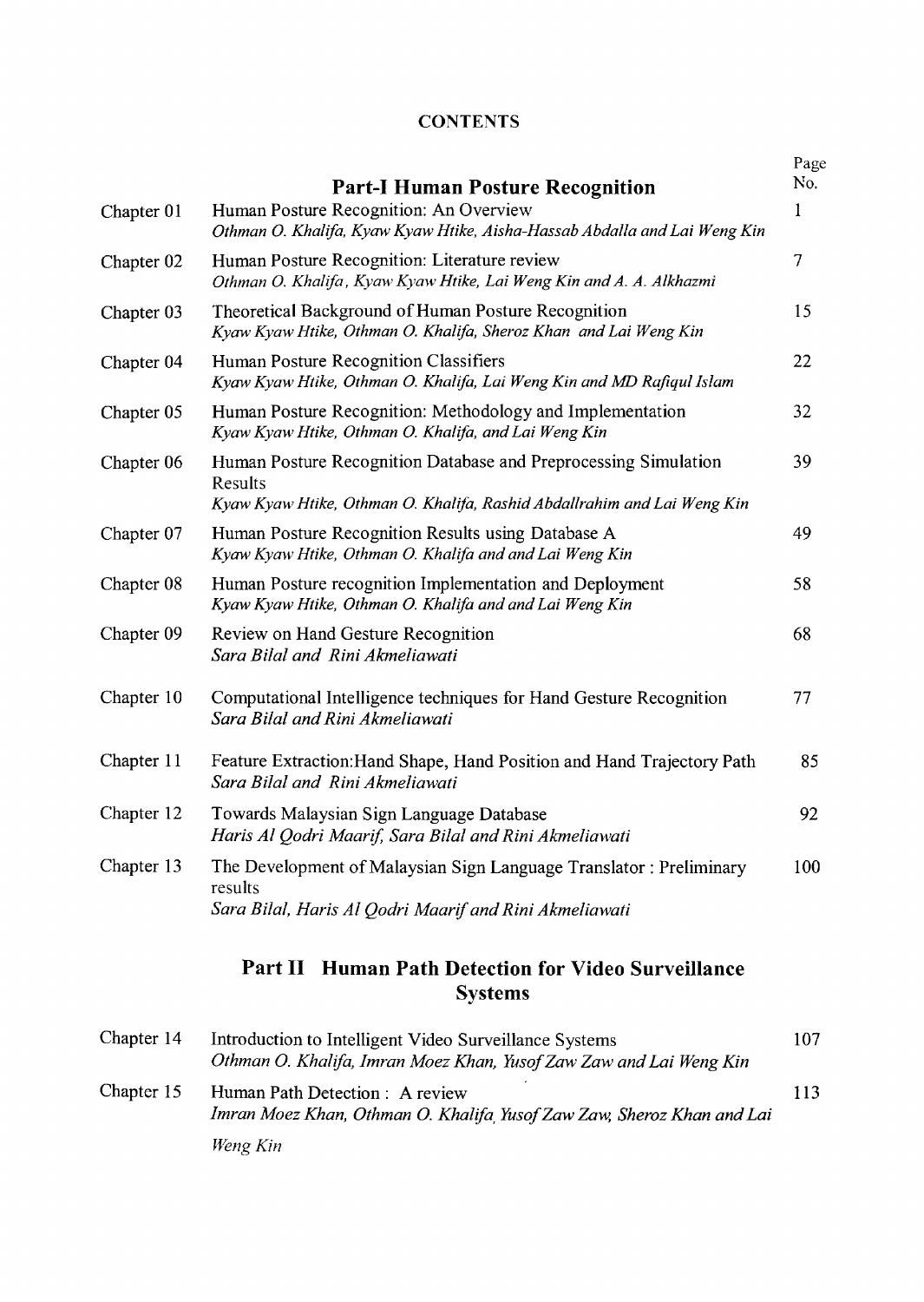| Chapter 16 | <b>Fuzzy Set Theory</b><br>Imran Moez Khan, Yusof Zaw Zaw and Othman O. Khalifa                                   | 129 |
|------------|-------------------------------------------------------------------------------------------------------------------|-----|
| Chapter 17 | The Mamdani Fuzzy Inference Algorithm<br>Imran Moez Khan, Yusof Zaw Zaw, Othman O. Khalifa and Lai Weng Kin       | 138 |
| Chapter 18 | Human Path Classifier Architecture<br>Imran Moez Khan, Yusof Zaw Zaw, Othman O. Khalifa and Lai Weng Kin          | 145 |
| Chapter 19 | Human Motion Detection and Classification<br>Othman O. Khalifa, Mat Kamil Awang and Aisha-Hassan Abdulla          | 154 |
| Chapter 20 | Real-Time Human Detection for Video Surveillance<br>Fadhlan H. Kamaru Zaman, Amir A. Shafie and Othman O. Khalifa | 163 |
| Chapter 21 | Human Tracking Algorithm for Video Surveillance<br>Fadhlan H. Kamaru Zaman, Amir A. Shafie and Othman O. Khalifa  | 178 |

## Part-III Human Identification and Computer Interaction

| Chapter 22 | <b>Automatic Identity Recognition Systems: A Review</b><br>Assal A. M. Alqudah,, Roziati Zainuddin, Mohammad A. M. Abushariah,                                                                              | 192 |
|------------|-------------------------------------------------------------------------------------------------------------------------------------------------------------------------------------------------------------|-----|
|            | and Othman O. Khalifa                                                                                                                                                                                       |     |
| Chapter 23 | An Application of Biometric Technology: Iris Recognition<br>Othman O Khalifa, Rashidah F. Olanrewaju and Mohd Fariz Ramli                                                                                   | 206 |
| Chapter 24 | Interactive Voice Response Technology for Telephony System<br>Mohammad A.M. Abu Shariah, R.N. Ainon and Othman O. Khalifa                                                                                   | 213 |
| Chapter 25 | EMG Signal Classification Techniques For The Development Of<br>Human Computer Interaction System<br>Md. Rezwanul Ahsan, Muhammad Ibn Ibrahimyand Othman Omran<br>Khalifa                                    | 224 |
| Chapter 26 | English Digits Speech Recognition System Based on Hidden Markov<br>Models<br>Teddy S. Gunawan, Ahmad A. M. Abushariah, Othman O. Khalifa                                                                    | 244 |
| Chapter 27 | <b>Signature Recognition Using Artificial Neural Network</b><br>Ahmad A. M. Abushariah, Teddy S. Gunawan, Othman O. Khalifa, and<br>Jalel Chebil                                                            | 255 |
| Chapter 28 | Speaker Recognition Using Mel Frequency Cepstrum<br>Othman O. Khalifa, S. Khan, MD. Rafidul Islam, M. Faizal and D. Dol                                                                                     | 263 |
| Chapter 29 | Handwritten Arabic Word/Character Recognition: Common approaches<br>Assma O. H., Othman Khalifa and Aisha Hassan                                                                                            | 289 |
| Chapter 30 | Speaker's Variabilities, Technology and Language Issues that Affect<br>Automatic Speech and Speaker Recognition Systems<br>Mohammad A. M. Abushariah, Roziati Zaimuddin, Assal A. M. Alqudah, and Othman O. | 298 |
|            | Khalifa                                                                                                                                                                                                     |     |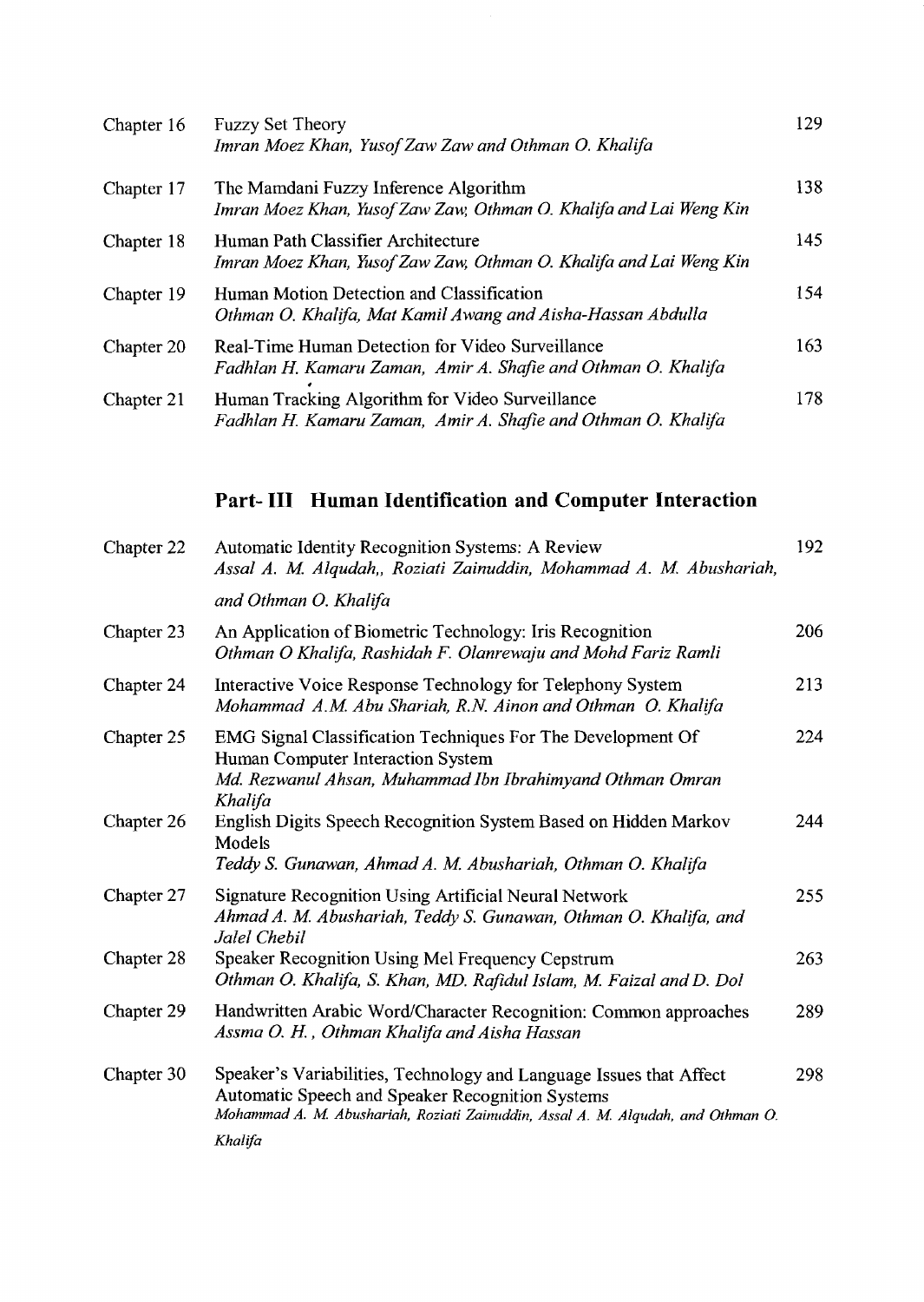| Chapter 31 | Arabic Automatic Continuous Speech Recognition Systems                                                                         | 306 |
|------------|--------------------------------------------------------------------------------------------------------------------------------|-----|
|            | Mohammad A. M. Abushariah, Roziati Zainuddin, Assal A. M. Alqudah, and Othman O.                                               |     |
|            | Khalifa                                                                                                                        |     |
| Chapter 32 | Face Verification : An Introduction<br>Shihab A. Hameed, Waleed A. Badurik                                                     | 317 |
| Chapter 33 | Introduction to Fingerprint Verification<br>Shihab A. Hameed, Waleed A. Badurik                                                | 326 |
| Chapter 34 | Protein Coding Identification using Modified Gabor Wavelet<br><b>Transform on Multicore Systems</b><br>Teddy Surya Gunawan     | 334 |
| Chapter 35 | Current Trend in Image Guided Surgery (IGS)<br>Abdulfattah A. Aboaba, Shihab A. Hameed, Othman O. Khalifa, Aisha H.<br>Abdalla | 344 |

 $\overline{\phantom{a}}$